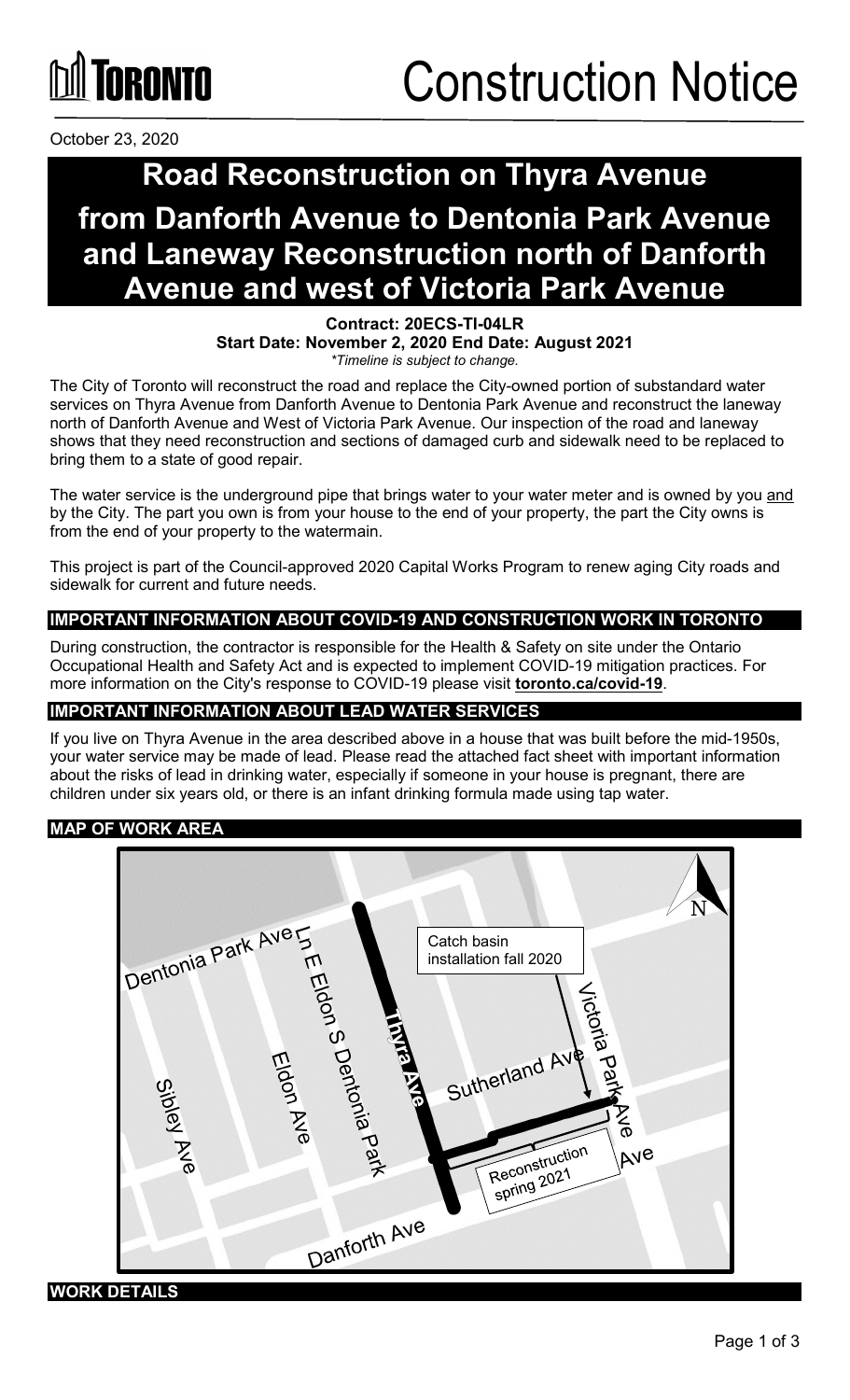

# Construction Notice

In fall 2020, the City's contractor will:

- Replace any City-owned water service pipes that do not meet City standards from the watermain to the private property line on Thyra Ave
- Install new catch basins on Thyra Avenue including one in the laneway
- Temporarily restore all areas affected by construction

#### **WHAT TO EXPECT DURING CONSTRUCTION**

In spring 2021, the City's contractor will:

- Dig up the road, replace granular base and repave road surface on Thyra Avenue
- Repair curbs, gutters and driveways
- Dig up laneway, replace granular base and install a new concrete layer
- Permanently restore all areas affected by construction
- You may experience dust, noise and other inconveniences. The City will make efforts to reduce the impacts. We appreciate your patience.
- The City will not be responsible for damage to any privately owned items on City property.

| <b>Work Hours:</b> Work will take place from 7 a.m.to 7 p.m., Monday to Friday, with work<br>after hours and on weekends as required.                                                                                                                                                                                                                                                                                                                                                                                                                                                                                                          |  |
|------------------------------------------------------------------------------------------------------------------------------------------------------------------------------------------------------------------------------------------------------------------------------------------------------------------------------------------------------------------------------------------------------------------------------------------------------------------------------------------------------------------------------------------------------------------------------------------------------------------------------------------------|--|
| Pre-Construction Inspection: GPM Environmental Inc, under contract to the City<br>of Toronto, will survey all properties within 30 metres of the construction area before<br>construction starts. Participation in the survey is voluntary; however, participating is<br>important in determining if the construction caused damage. The inspection will look<br>at the interior and exterior of all properties to verify existing conditions. Affected<br>properties will receive a separate notice to set up an appointment. All inspection staff<br>will wear photo I.D. and carry photo equipment for this work.                           |  |
| <b>Physical Distancing:</b> There are times when contractors need to communicate with<br>homeowners about what is happening on-site. This could be about driveway access,<br>water shut offs, exterior pre-construction inspections, and site restoration work<br>(landscaping, installing pavers etc.). Contractor's staff will be identifiable by their high-<br>visibility clothing and will maintain physical distancing. If you have questions, call the<br>contact provided on this notice.                                                                                                                                              |  |
| Site Safety: Workers on site are responsible for the work assigned to them. If you<br>have construction questions or an issue on site $-$ ask to be directed to the site<br>inspector. If the site inspector is unavailable, contact the person listed at the end of<br>this notice.                                                                                                                                                                                                                                                                                                                                                           |  |
| Telephone and Internet Services: This work may affect phone and internet cables<br>for individual properties that aren't buried deep below the sidewalk. The contractor will<br>coordinate with utility companies to minimize disruption. Residents who find their<br>service has been disrupted should contact the Project Manager and notify their<br>phone or internet service provider.                                                                                                                                                                                                                                                    |  |
| Water Service Disruptions: From time-to-time, the water supply to your property will<br>be shut-off to complete construction; the contractor will provide notice at least 24-<br>hours in advance. Throughout the work, it is recommended that you temporarily<br>disconnect any water treatment systems (i.e. softeners or filters), water-cooled air<br>conditioners or similar plumbing fixtures. Automatic lawn sprinkler systems may also<br>be affected, therefore, you may need to water manually. In the event you did not<br>receive advance notice, the City may have needed to use an emergency water shut<br>off to complete work. |  |
| <b>Substandard Water Service Replacement:</b> Please take the time to read the<br>attached fact sheet carefully as it contains important information on lead in drinking<br>water and how to prepare for replacement. If you want to replace the private portion<br>of the water service pipe, the City of Toronto recommends that you obtain several<br>quotes before selecting a contractor. PLEASE NOTE: The City is not able to get<br>involved in any contract to have work done on private property. Property owners are                                                                                                                 |  |